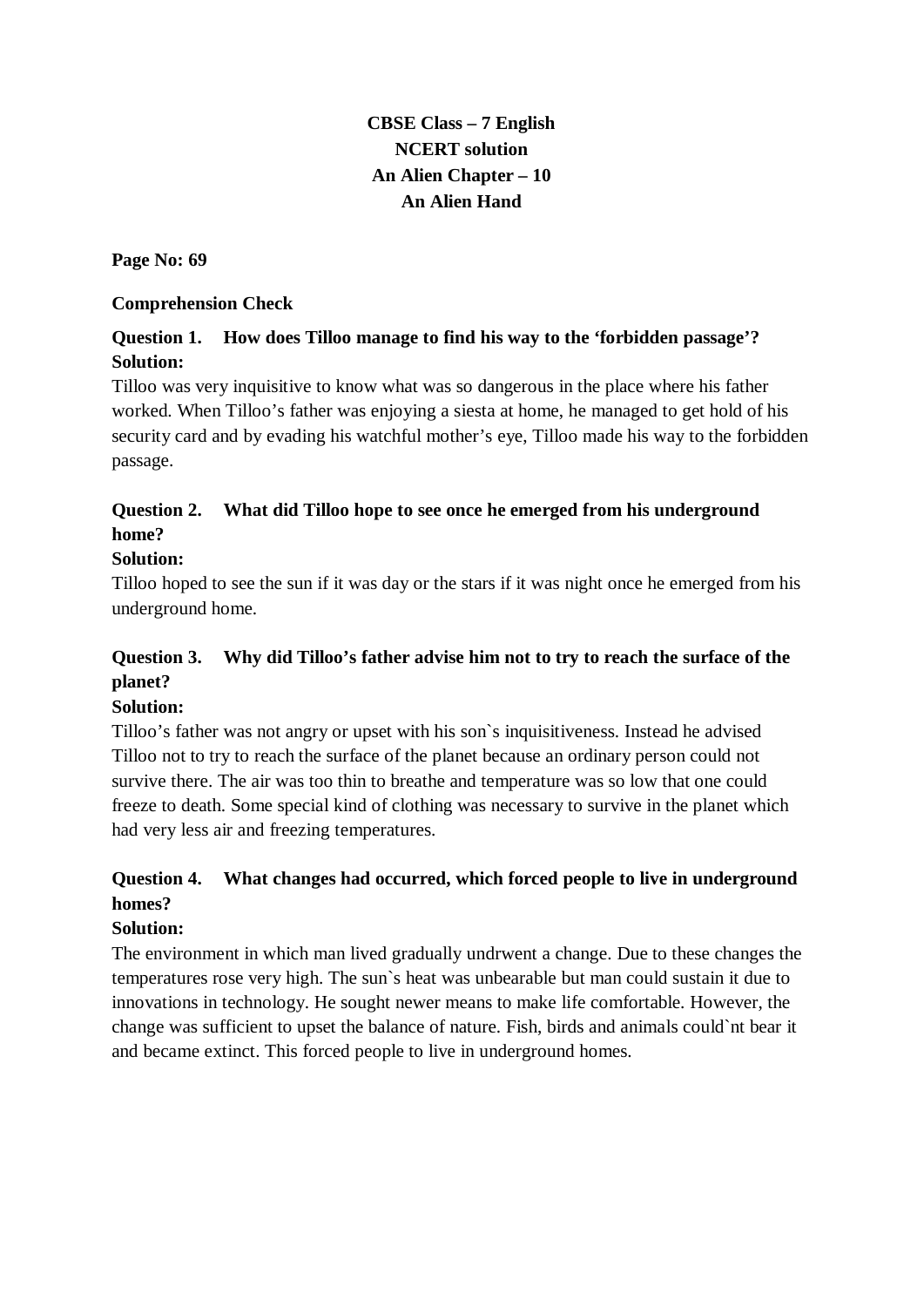#### **Page No: 71**

#### **Comprehension Check**

#### **Question 1. Why was everyone in the Control Room greatly excited? Solution:**

Everyone in the Control Room was greatly excited because the big TV Screen showed a dot in clear background which was heading towards the planet.

### **Question 2. Was the spacecraft manned or unmanned? How do you know it? Solution:**

The spacecraft was unmanned because number one reported to the president that they do not contain living beings, they only have instruments.

### **Question 3. What did Number One and Number Two suggest should be done about the alien spacecraft?**

#### **Solution:**

Number One suggested that they should wait for the spacecraft to land and then render it ineffective anytime it is required. But Number Two suggested that we should not interfere and observe passively and not to reveal their existence by rendering the spacecraft ineffective.

**Page No: 71**

#### **Comprehension Check**

#### **Question 1. (i) What do you think the mechanical hand was trying to do? Solution:**

The mechanical hand was trying to collect the sample of the soil from the planet for the examination.

#### **(ii) Tilloo pressed the red button and "the damage was done". What was the damage? Solution:**

The damage was that the mechanical hand from the spacecraft ceased to work.

#### **Question 2. Where had the spacecraft come from? Solution:**

The spacecraft had come from the Earth.

# **Question 3. On which planet do Tilloo and his parents live?**

#### **Solution:**

Tilloo and his parents live on mars.